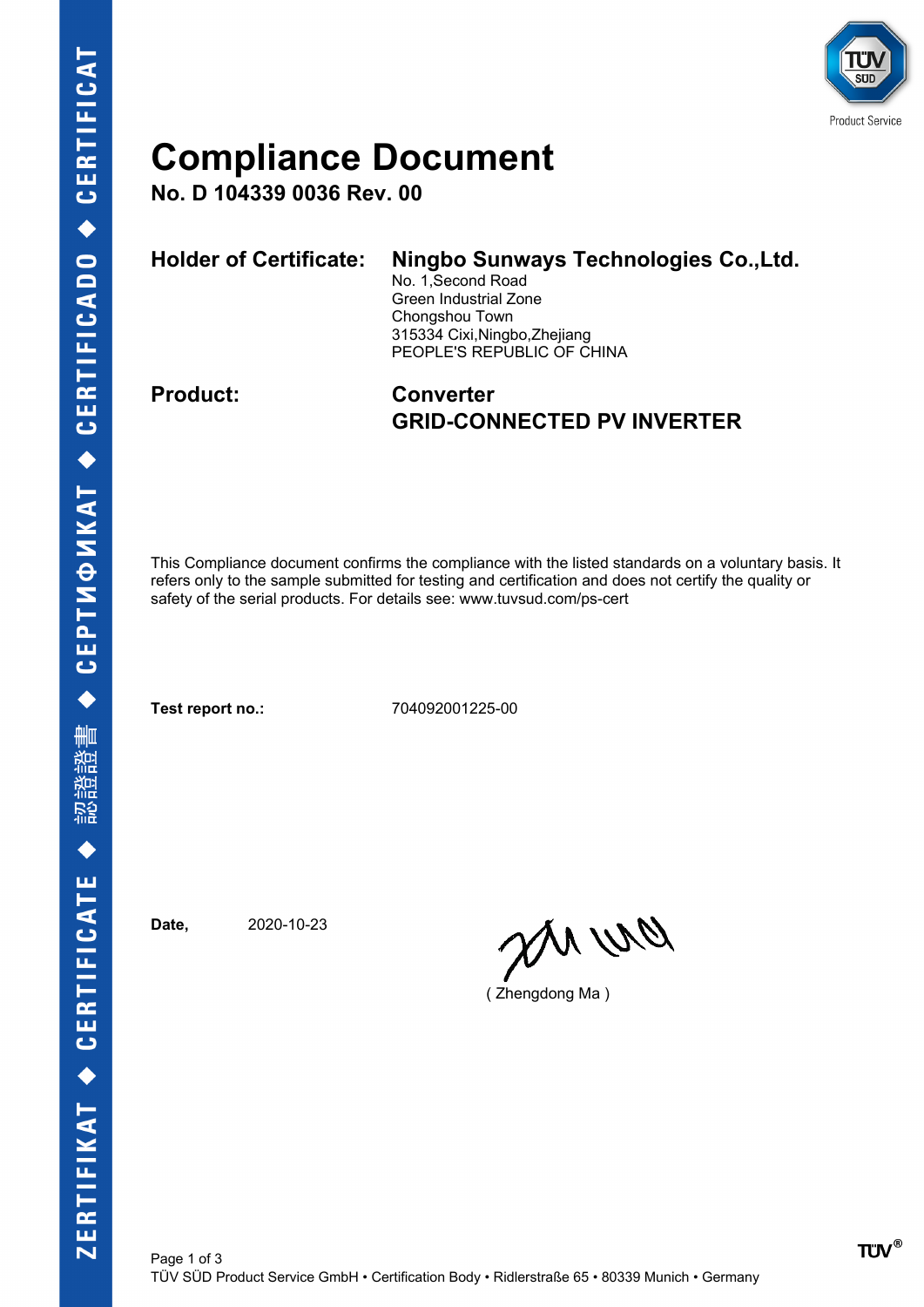

## **Compliance Document**

**No. D 104339 0036 Rev. 00**

**Model(s): STS-1KTL-S, STS-1.5KTL-S, STS-2KTL-S, STS-2.5KTL-S, STS-3KTL-S.**

#### **Parameters:**

| <b>Model Name</b>                  | STS-1KTL-S                      | STS-1.5KTL-S | STS-2KTL-S   |  |  |
|------------------------------------|---------------------------------|--------------|--------------|--|--|
| PV Input Parameters:               |                                 |              |              |  |  |
| Max. Input Voltage                 | 500 Vd.c.                       | 500 Vd.c.    | 500 Vd.c.    |  |  |
| <b>MPPT Voltage Range</b>          | 80-450 Vd.c.                    | 80-450 Vd.c. | 80-450 Vd.c. |  |  |
| Max. Input Current                 | 12,5 Ad.c.                      | 12,5 Ad.c.   | 12,5 Ad.c.   |  |  |
| Isc PV                             | 15 Ad.c.                        | 15 Ad.c.     | 15 Ad.c.     |  |  |
| AC Output Parameters:              |                                 |              |              |  |  |
| <b>Output Rated Voltage</b>        | 230 Va.c.                       | 230 Va.c.    | 230 Va.c.    |  |  |
| <b>Output Rated Frequency</b>      | 50 Hz                           | 50 Hz        | 50 Hz        |  |  |
| <b>Output Rated Power</b>          | 1000W                           | 1500 W       | 2000 W       |  |  |
| Output Max. Apparent Power         | 1100 VA                         | 1650 VA      | 2200 VA      |  |  |
| <b>Output Rated Current</b>        | 4,4 Aa.c.                       | 6,5 Aa.c.    | 8,7 Aa.c.    |  |  |
| Output Max. Current                | 4,8 Aa.c.                       | 7,2 Aa.c.    | 9,6 Aa.c.    |  |  |
| Power Factor                       | 0,8 leading0,8 lagging          |              |              |  |  |
| Others:                            |                                 |              |              |  |  |
| <b>Protection Class</b>            |                                 |              |              |  |  |
| Ingress Protection                 | <b>IP65</b>                     |              |              |  |  |
| Overvoltage Category               | II(PV), III(MAINS)              |              |              |  |  |
| <b>Operating Temperature Range</b> | $-30^{\circ}$ C $+60^{\circ}$ C |              |              |  |  |
| <b>Operating Altitude</b>          | 3000m                           |              |              |  |  |
| Inverter Topology                  | Non-isolated                    |              |              |  |  |